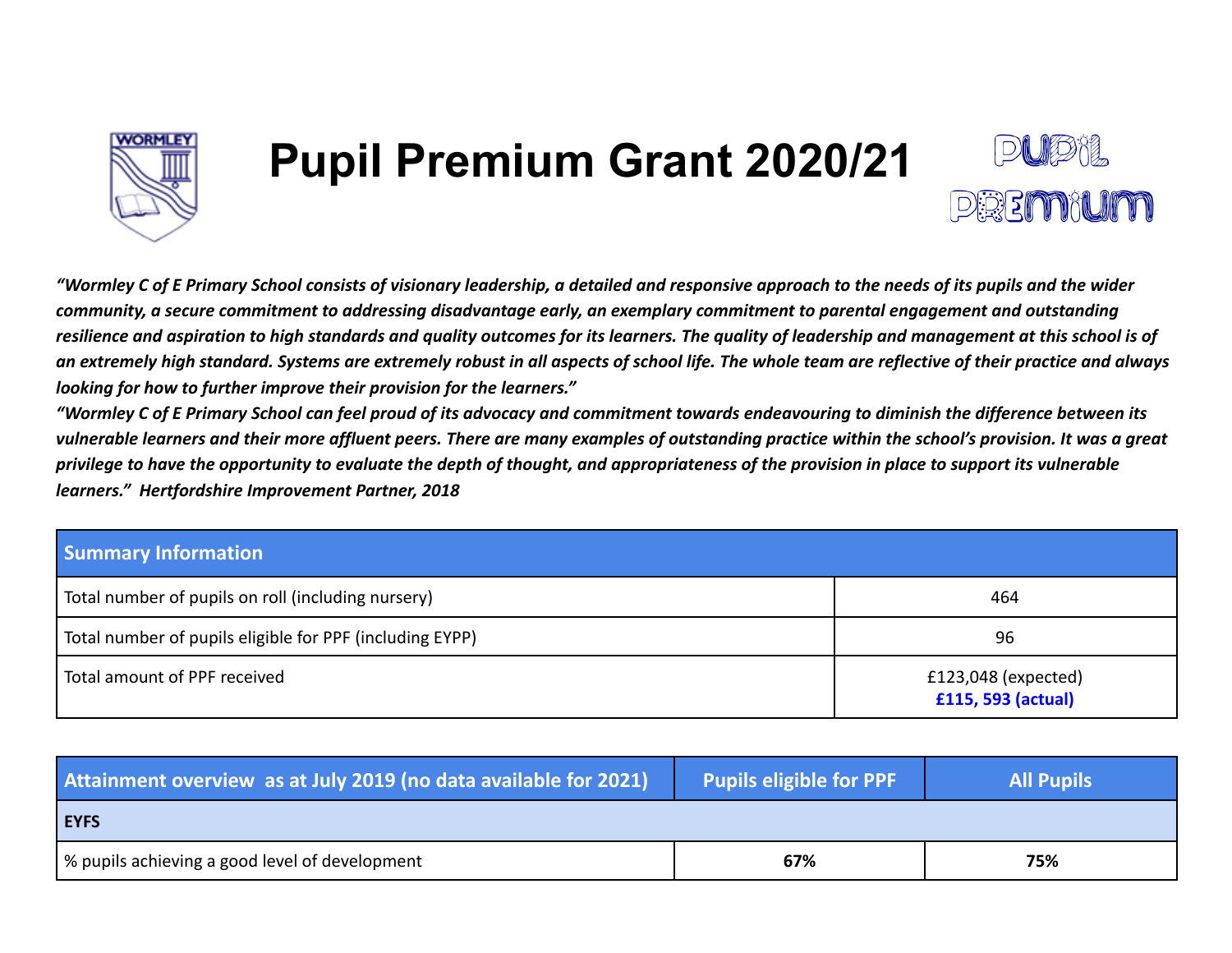| Year 1                                                                    |       |       |  |  |  |
|---------------------------------------------------------------------------|-------|-------|--|--|--|
| % achieving expected standard in the phonic assessment<br>100%<br>85%     |       |       |  |  |  |
| KS1                                                                       |       |       |  |  |  |
| % achieving expected standard or above in reading                         | 44.4% | 70%   |  |  |  |
| % achieving expected standard or above in writing                         | 44.4% | 60%   |  |  |  |
| % achieving expected standard or above in maths                           | 44.4% | 68.4% |  |  |  |
| KS2 (2019)                                                                |       |       |  |  |  |
| % achieving expected standard or above in reading, writing and maths      | 44%   | 68%   |  |  |  |
| % achieving expected standard or above in reading                         | 44%   | 70%   |  |  |  |
| % achieving expected standard or above in writing                         | 63%   | 76%   |  |  |  |
| % achieving expected standard or above in maths                           | 63%   | 80%   |  |  |  |
| % achieving expected standard or above in grammar, punctuation & spelling | 74%   | 50%   |  |  |  |

### **Barriers to future attainment for pupils eligible for PP**

Current attainment gaps in reading, writing and maths between pupils eligible for PPF and other pupils which, in many cases, have increased as a result of the covid lockdown period

Language deficit evident across the school especially at entry into EYFS and EAL pupils joining across the school

Social and emotional intelligence - we are seeing improving behaviour for learning and self-regulation in some pupils in the PP group, however this is still behind their peers

Attendance rate for pupil eligible for PPF has historically been lower than for the non-disadvantaged group. Reduced school hours results in reduced progress

A significant percentage of pupils eligible for PPF have complex needs including SEN. 28% of these pupils also have SEN. 65% have another need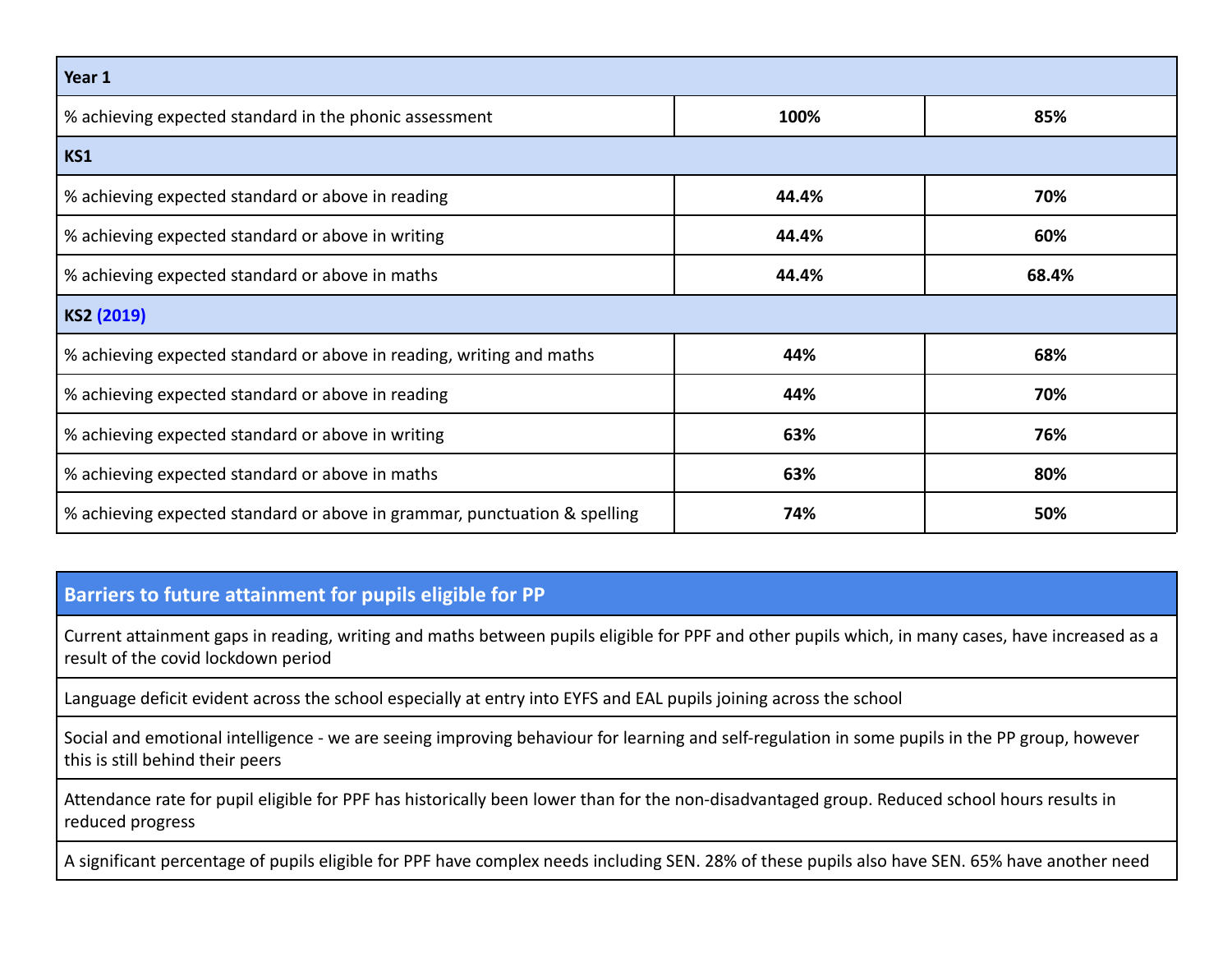in addition to financial disadvantage.

Some families within the PP group are reluctant to work in partnership with the school. We aim to take sensitive and supportive action especially in the context of concerns around the coronavirus pandemic.

| <b>Desired outcomes</b>                                                                                                                                                                          | <b>Success criteria</b>                                                                                                                                                                                                                                                                                                                                                                                                              |
|--------------------------------------------------------------------------------------------------------------------------------------------------------------------------------------------------|--------------------------------------------------------------------------------------------------------------------------------------------------------------------------------------------------------------------------------------------------------------------------------------------------------------------------------------------------------------------------------------------------------------------------------------|
| Pupils demonstrate improved self regulation/behaviour for learning<br>and are able to speak about themselves as effective learners                                                               | Pupils have a greater awareness of themselves as a person and a<br>learner. They are in a good place to be able to learn and have a<br>language to express themselves<br>Pupils are ambitious and believe in their potential to succeed<br>Pupils are engaged in learning and feel part of the learning process<br>Pupils are reflective about themselves and their learning                                                         |
| The gap between the attainment and progress of PPF pupils in reading,<br>writing and maths and their peers is diminishing. Strategies to catch up<br>following the lockdown period are effective | Pupil assessment data shows generally improved trends over time<br>Increased percentage of pupils working at age related expectations in<br>reading, writing and maths<br>Interventions are carefully planned and regularly monitored for impact<br>All staff have high expectations of all pupils                                                                                                                                   |
| The average attendance of PPF pupils meets the 96% school target                                                                                                                                 | The number of absences decreases<br>The percentage of persistent absenteeism decreases<br>There is no gap between the attendance of PP and non-PP pupils<br>Pupils enjoy coming to school                                                                                                                                                                                                                                            |
| Families will work in partnership with the school and feel part of the<br>school community                                                                                                       | The school actively seeks to support hard to reach parents and begins<br>to understand the barriers to partnership working<br>There is open and regular dialogue between staff and families<br>Families understand how they can support their children's learning<br>Increased numbers of families attend and support school events<br>Families feel they have their voices heard and can contribute to the<br>success of the school |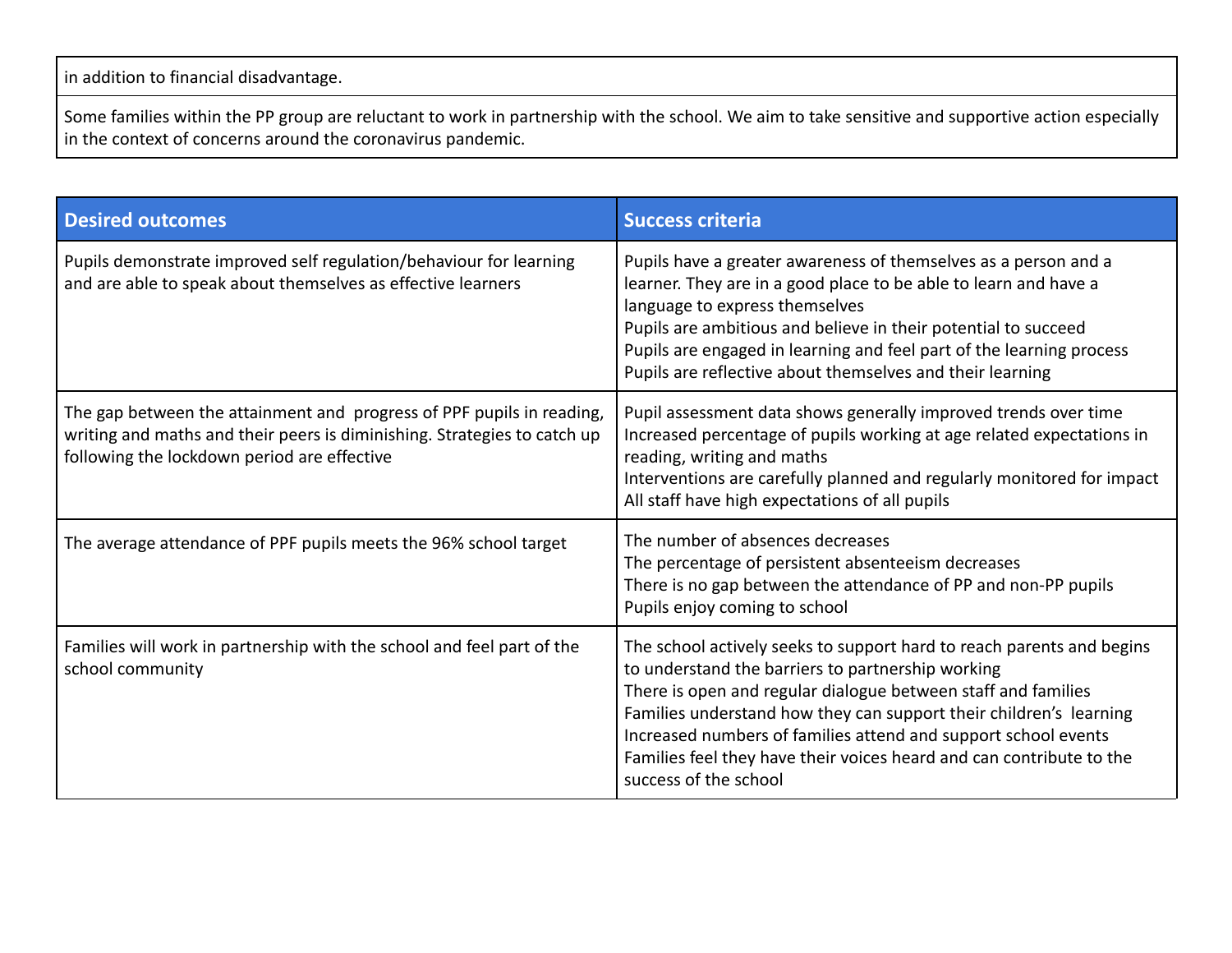| Nature of support overview 2020/21                                                                                                                                         |     |  |  |  |
|----------------------------------------------------------------------------------------------------------------------------------------------------------------------------|-----|--|--|--|
| Focus on curriculum learning                                                                                                                                               | 64% |  |  |  |
| Focus on social, emotional and behaviour                                                                                                                                   | 16% |  |  |  |
| Focus on enrichment beyond the curriculum                                                                                                                                  | 10% |  |  |  |
| Focus on families / community (including attendance and extended day provision)                                                                                            | 10% |  |  |  |
| <b>Curriculum Focus:</b><br>Increased % of PPF pupils working at age related expectations in reading, writing and maths and demonstrating improved behaviours for learning |     |  |  |  |

| Planned Pupil Premium Fund spending by item / project 2019-20 |             |                                                                                                                                                                                                                                                                                                                                                                                                                                                                                  |                                                                                                                                                                                                                                                                                                                                                                                                                                                                                                                                                   |                                                                                                                                                                                                                                                                                                                                                                                                                                                                                                                                                                                                                                                                                                                                                                                                                                                                                                                                                                                 |
|---------------------------------------------------------------|-------------|----------------------------------------------------------------------------------------------------------------------------------------------------------------------------------------------------------------------------------------------------------------------------------------------------------------------------------------------------------------------------------------------------------------------------------------------------------------------------------|---------------------------------------------------------------------------------------------------------------------------------------------------------------------------------------------------------------------------------------------------------------------------------------------------------------------------------------------------------------------------------------------------------------------------------------------------------------------------------------------------------------------------------------------------|---------------------------------------------------------------------------------------------------------------------------------------------------------------------------------------------------------------------------------------------------------------------------------------------------------------------------------------------------------------------------------------------------------------------------------------------------------------------------------------------------------------------------------------------------------------------------------------------------------------------------------------------------------------------------------------------------------------------------------------------------------------------------------------------------------------------------------------------------------------------------------------------------------------------------------------------------------------------------------|
| <b>Item / Project</b>                                         | <b>Cost</b> | <b>Rationale</b>                                                                                                                                                                                                                                                                                                                                                                                                                                                                 | <b>Objectives</b>                                                                                                                                                                                                                                                                                                                                                                                                                                                                                                                                 | <b>Outcome</b>                                                                                                                                                                                                                                                                                                                                                                                                                                                                                                                                                                                                                                                                                                                                                                                                                                                                                                                                                                  |
| Pupil premium lead                                            | £2189       | Evidence shows that<br>providing a clear, strategic<br>and responsive leadership<br>focus on PPF is common in<br>schools which are more<br>successful in raising<br>attainment for<br>disadvantaged pupils.<br>Close engagement during<br>challenging times - such as<br>periods of learning from<br>home - is clearly crucial to<br>ensure that pupils are<br>supported to learn and<br>thrive, and that parents are<br>able to provide this support<br>without the expectation | Monitor PPF spend to ensure its<br>within budget and impact is<br>measured<br>Set high aspirations and lead by<br>example<br>Deepen understanding of each<br>individual pupil's challenges and<br>interests to identify best<br>strategies for support<br>Hold staff accountable for raising<br>attainment through termly<br>consultations and ongoing<br>dialogue<br>Put plans in place to support<br>pupils on their return to school<br>and in any future lockdown<br>situations<br>Teach intervention groups<br>Work closely with families to | £21952<br>In response to lockdown and 'bubbles' at various<br>points during the academic year, the Lead took<br>responsibility for staying in touch with families of<br>disadvantaged pupils - especially those on FSM -<br>offering school places where appropriate,<br>delivering packed lunches, ordering shopping<br>foodbank<br>organising<br>vouchers,<br>vouchers,<br>preparing and delivering learning packs and<br>helping with IT. This ensured all of our<br>disadvantaged pupils were safe and fed and had<br>various opportunities to continue learning if not<br>in school. All disadvantaged pupils were offered a<br>place in school following the first lock down.<br>The Lead has worked alongside a number of<br>families. Each family has had, as a minimum, a<br>phone call with many accessing much more<br>regular contact and support. As a result all<br>families felt supported and felt confident to<br>contact the school if they needed more help. |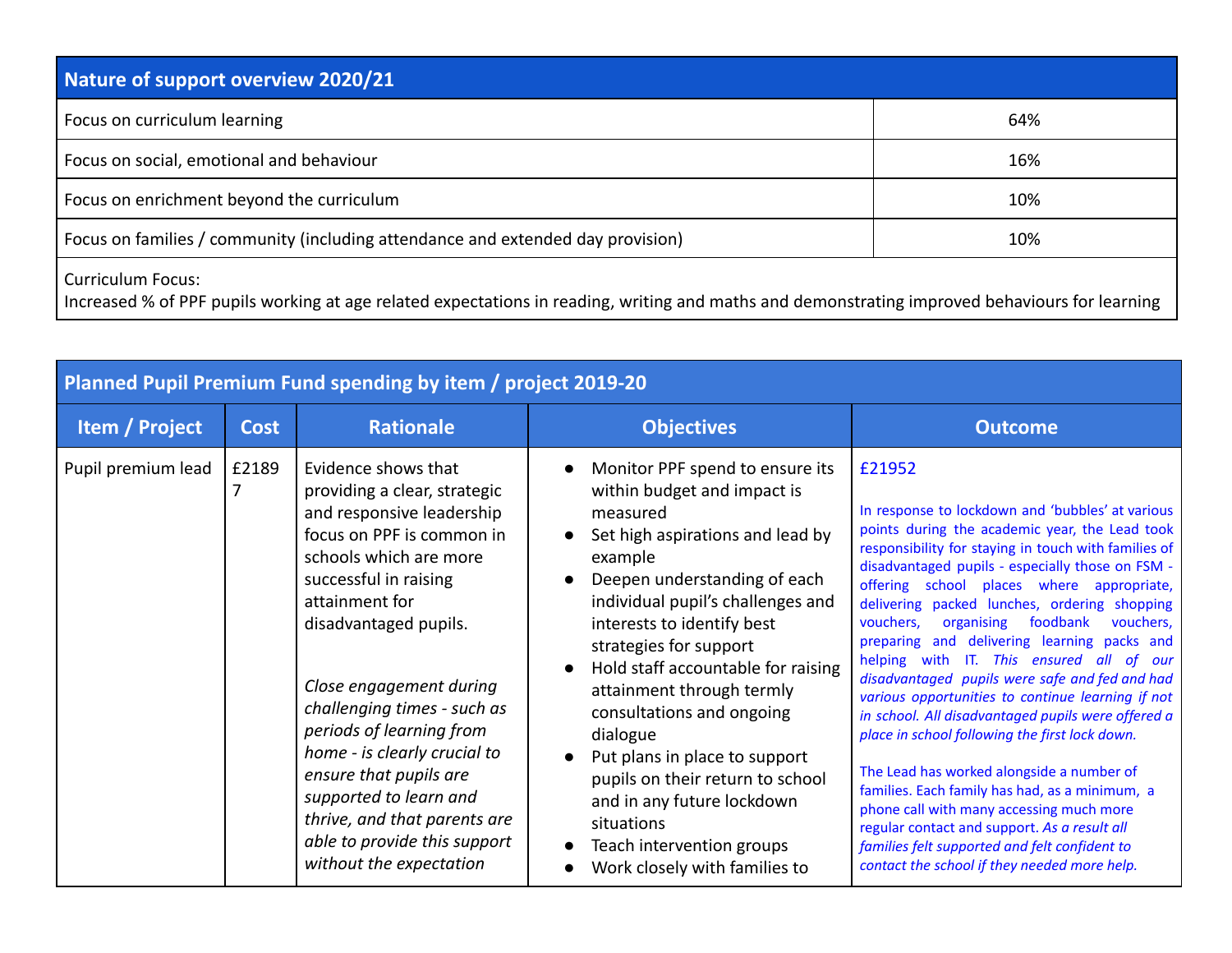| that they fulfil the role of<br>teacher.<br>Reference: Education<br><b>Endowment Fund</b> | improve punctuality and<br>attendance<br>Act upon research/evidence,<br>share thinking and invest in staff<br>training<br>Analyse termly assessment data<br>and use it to inform decision<br>making<br>Provide support for families<br>Raise awareness of the pupil<br>premium and how families can<br>apply<br>Share best practices with other<br>schools | The Lead has ensured an ongoing evidence-based<br>understanding across the school of disadvantage<br>and best practices to narrow the attainment gap.<br>This has been achieved through individual<br>teacher / TA discussions as well as the needs of<br>our PP children at the fore in CPD and meetings.<br>Since returning to school, all TAs support our<br>disadvantaged pupils in class daily; diagnostic<br>assessment and targeted intervention is in place<br>for our disadvantaged pupils; and teachers<br>carefully monitor their learning for key gaps that<br>might have occurred in lockdown.<br>PPF spend has continued to be monitored closely.<br>Plans were adapted in response to lockdown and<br>'bubbles' closing leading to a reallocation of time<br>and resources with an emphasis supporting<br>individual families and children. All families<br>received the support needed whether that be<br>food packs, IT equipment, a place in school etc.<br>Termly data packs have not been produced in the<br>usual way due to the absence of summative<br>judgements due to lockdown. However, academic<br>progress of the disadvantaged continued to be<br>monitored closely through the use of diagnostic<br>tools such as Star Reading, Star Maths and PM<br>Benchmark. This informed teaching both in class<br>and in any specific intervention. Intervention is<br>planned to meet specific need<br>The Lead has kept abreast of developments<br>through academic reading, school visits, online<br>discussion forum and the HfL annual conference. |
|-------------------------------------------------------------------------------------------|------------------------------------------------------------------------------------------------------------------------------------------------------------------------------------------------------------------------------------------------------------------------------------------------------------------------------------------------------------|------------------------------------------------------------------------------------------------------------------------------------------------------------------------------------------------------------------------------------------------------------------------------------------------------------------------------------------------------------------------------------------------------------------------------------------------------------------------------------------------------------------------------------------------------------------------------------------------------------------------------------------------------------------------------------------------------------------------------------------------------------------------------------------------------------------------------------------------------------------------------------------------------------------------------------------------------------------------------------------------------------------------------------------------------------------------------------------------------------------------------------------------------------------------------------------------------------------------------------------------------------------------------------------------------------------------------------------------------------------------------------------------------------------------------------------------------------------------------------------------------------------------------------------------------------------------------|
|                                                                                           |                                                                                                                                                                                                                                                                                                                                                            | Learnings have been shared with staff. All staff<br>are well informed and able to support                                                                                                                                                                                                                                                                                                                                                                                                                                                                                                                                                                                                                                                                                                                                                                                                                                                                                                                                                                                                                                                                                                                                                                                                                                                                                                                                                                                                                                                                                    |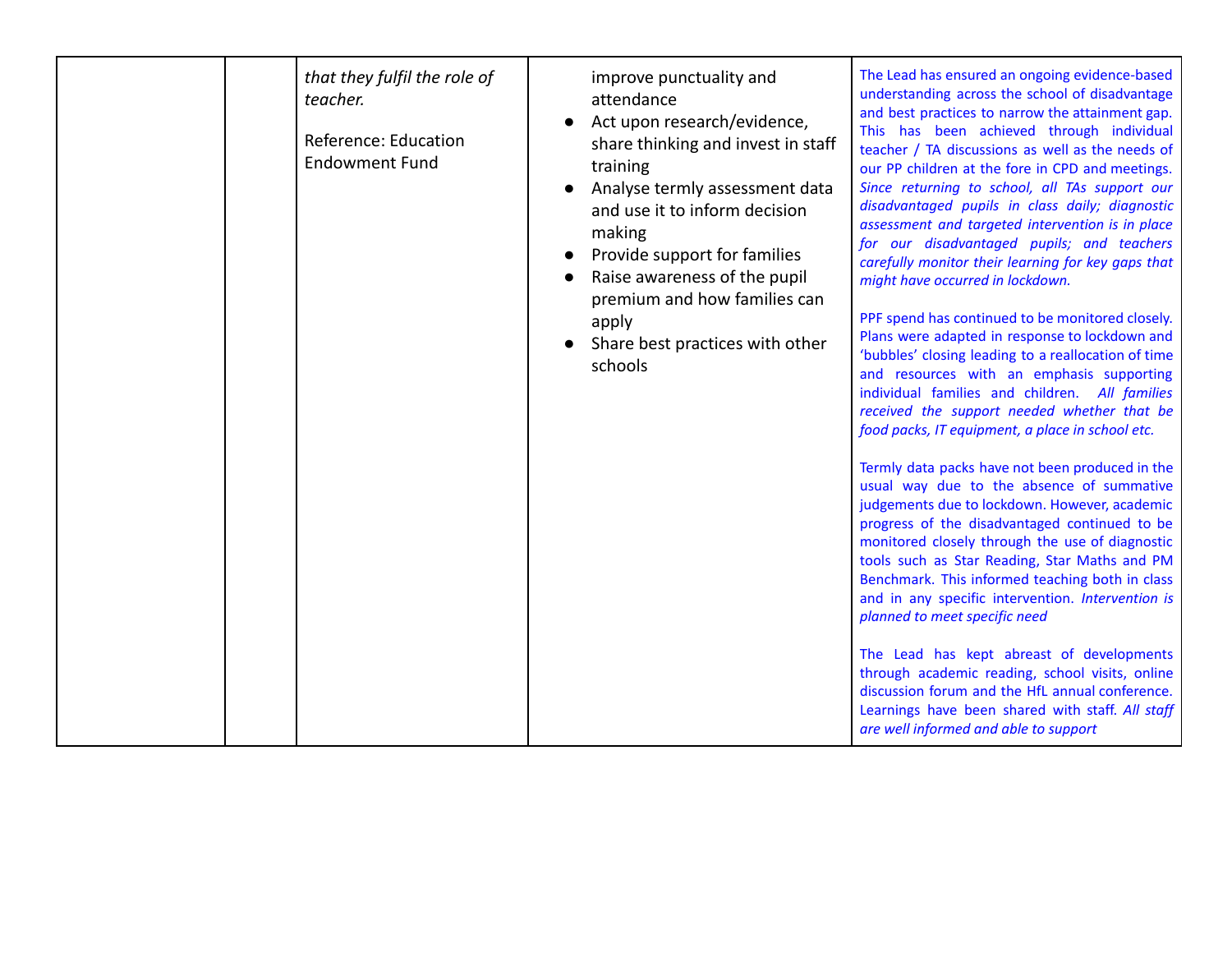| Staff professional<br>development<br>Key areas of focus:<br>emotional<br>wellbeing;<br>metacogniti<br>on;<br>adapted<br>curriculum;<br>meeting the<br>needs of<br>vulnerable<br>pupils. | £6000 | Evidence shows that quality<br>teaching has the most<br>significant impact on pupil<br>attainment.<br>Improving the quality of<br>teaching - both the planning<br>and implementation - is<br>almost always supported by<br>high-quality professional<br>development.<br>A sustained focus on<br>supporting and monitoring<br>pupils' social, emotional<br>and behavioural needs.<br>Meaningful and<br>manageable assessment is<br>crucial.<br>Pupils' wellbeing and<br>social, emotional learning is<br>not separate from their<br>academic, curriculum-based<br>learning.<br>EEF reports:<br>A tiered approach to school<br>planning<br>Making Best Use of<br><b>Teaching Assistants advises</b><br>that schools should provide<br>sufficient time for TA<br>training | Continue to raise staff awareness<br>of PPF, key strategies and the<br>school's aims<br>Build support staff confidence<br>and expertise and subject<br>knowledge through a<br>programme of CPD for teachers<br>and TAs<br>Hold surgeries and coaching<br>sessions to support staff<br>Provide regular subject<br>knowledge training and learning<br>opportunities | £6000<br>Ongoing focus on building staff awareness and<br>confidence re. vulnerable pupils and best<br>practices for supporting them and narrowing the<br>attainment gap. This year we have had a<br>particular focus on using diagnostic assessment<br>tools to provide personalised information and<br>targets. All staff have tools to identify need and<br>plan appropriate provision<br>The staff worked collaboratively to adapt our<br>curriculum to meet the needs of pupils who had<br>their time in school disrupted. This was a priority.<br>Clear, consistent approaches to reintegrating<br>children back into school and learning. All staff<br>were focussed on revisiting key concepts taught<br>whilst children were at home, teaching key new<br>learning and supporting children emotionally and<br>socially.<br>around effective remote learning<br><b>Training</b><br>provision also took place. Teachers were<br>confident in remote learning approaches. These<br>improved greatly over time.<br>We continue to consider how to reach out to<br>these pupils and families beyond providing<br>intervention outside the classroom. We are<br>focussed on holistic support for families in<br>conjunction with other services |
|-----------------------------------------------------------------------------------------------------------------------------------------------------------------------------------------|-------|------------------------------------------------------------------------------------------------------------------------------------------------------------------------------------------------------------------------------------------------------------------------------------------------------------------------------------------------------------------------------------------------------------------------------------------------------------------------------------------------------------------------------------------------------------------------------------------------------------------------------------------------------------------------------------------------------------------------------------------------------------------------|-------------------------------------------------------------------------------------------------------------------------------------------------------------------------------------------------------------------------------------------------------------------------------------------------------------------------------------------------------------------|----------------------------------------------------------------------------------------------------------------------------------------------------------------------------------------------------------------------------------------------------------------------------------------------------------------------------------------------------------------------------------------------------------------------------------------------------------------------------------------------------------------------------------------------------------------------------------------------------------------------------------------------------------------------------------------------------------------------------------------------------------------------------------------------------------------------------------------------------------------------------------------------------------------------------------------------------------------------------------------------------------------------------------------------------------------------------------------------------------------------------------------------------------------------------------------------------------------------------------------------------|
|-----------------------------------------------------------------------------------------------------------------------------------------------------------------------------------------|-------|------------------------------------------------------------------------------------------------------------------------------------------------------------------------------------------------------------------------------------------------------------------------------------------------------------------------------------------------------------------------------------------------------------------------------------------------------------------------------------------------------------------------------------------------------------------------------------------------------------------------------------------------------------------------------------------------------------------------------------------------------------------------|-------------------------------------------------------------------------------------------------------------------------------------------------------------------------------------------------------------------------------------------------------------------------------------------------------------------------------------------------------------------|----------------------------------------------------------------------------------------------------------------------------------------------------------------------------------------------------------------------------------------------------------------------------------------------------------------------------------------------------------------------------------------------------------------------------------------------------------------------------------------------------------------------------------------------------------------------------------------------------------------------------------------------------------------------------------------------------------------------------------------------------------------------------------------------------------------------------------------------------------------------------------------------------------------------------------------------------------------------------------------------------------------------------------------------------------------------------------------------------------------------------------------------------------------------------------------------------------------------------------------------------|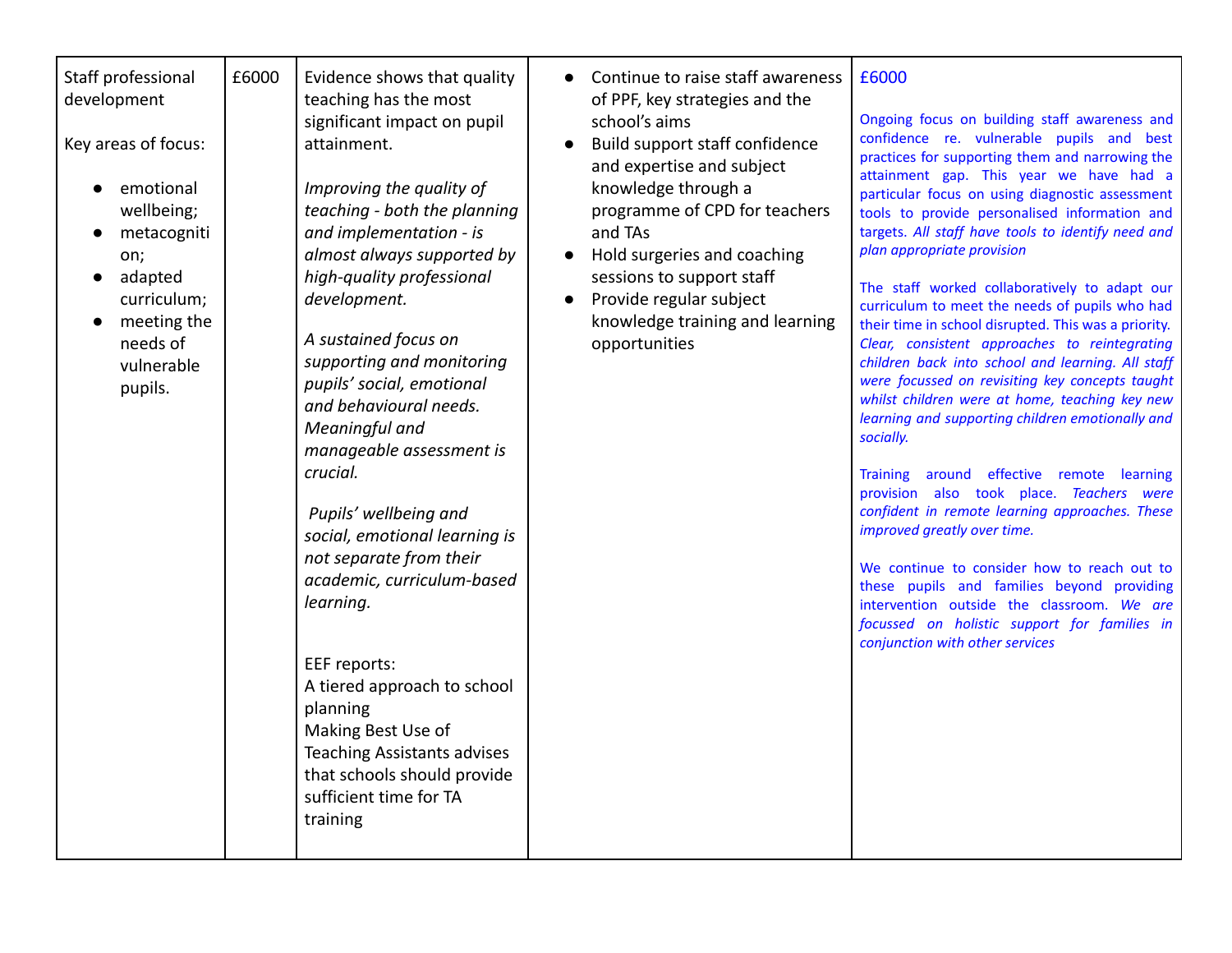| Termly Pupil review<br>meetings with SLT<br>and inclusion team | £5000      | NFER research identified as<br>having a whole-school<br>ethos for attainment for all<br>and meeting individual<br>needs are effective<br>strategies in improving<br>attainment for PPF pupils.<br>Our PP lead ensures a<br>specific focus on pupils<br>eligible for PP at each<br>meeting (1 day per year<br>group per term) and leads a<br>PP review in the Spring<br>term.                           | Identify impact of partial school<br>closure, return to school and<br>how this can supported<br>Identify other barriers to<br>learning<br>Provide appropriate and timely<br>support<br>Review impact of previous<br>support and intervention<br>Identify where other<br>stakeholders and professionals<br>need to be involved                                                                                                                                                                                                                                                            | £5000<br>These were held in the Autumn and Summer<br>terms. Spring was replaced by remote discussions<br>with teachers whilst they delivered learning from<br>home. Summer term meetings focussed solely<br>on PP funded pupils. These meetings provided an<br>opportunity to review interventions, pupil need<br>and personalise support. It also provided an<br>opportunity to consider pupil wellbeing and<br>allowed us to build a greater understanding of<br>pupils and challenge. The PP Ambassador and<br>senior leaders have an accurate understanding of<br>need at school level and pupil level.                                                                                                                                                                            |
|----------------------------------------------------------------|------------|--------------------------------------------------------------------------------------------------------------------------------------------------------------------------------------------------------------------------------------------------------------------------------------------------------------------------------------------------------------------------------------------------------|------------------------------------------------------------------------------------------------------------------------------------------------------------------------------------------------------------------------------------------------------------------------------------------------------------------------------------------------------------------------------------------------------------------------------------------------------------------------------------------------------------------------------------------------------------------------------------------|----------------------------------------------------------------------------------------------------------------------------------------------------------------------------------------------------------------------------------------------------------------------------------------------------------------------------------------------------------------------------------------------------------------------------------------------------------------------------------------------------------------------------------------------------------------------------------------------------------------------------------------------------------------------------------------------------------------------------------------------------------------------------------------|
| Reading: focused<br>reading<br>intervention<br>groups          | £4000      | Research shows that a love<br>of reading benefits learning<br>across the curriculum at all<br>ages.<br>Our SATs results show that<br>our pupils in receipt of PPF<br>do not score as well as their<br>peers in questions relating<br>to word choice and word<br>definition.<br>Attainment gaps are likely<br>to have increased during<br>the period of lockdown.<br>They also lack reading<br>stamina. | Respond to learning from LA<br>Closing the Gap project to<br>develop reading groups led by<br>TAs for lower attaining pupils<br>Continue Reading gladiator<br>groups in Y2,4 & 6 for high<br>attaining pupils eligible for PPF<br>Restart Books on the Bus for<br>$\bullet$<br>previous reading gladiators who<br>have expressed a desire to<br>continue reading<br>Pupils read a number of rich<br>texts and engage in activities<br>designed to promote a love of<br>reading and deepen thinking<br>about texts<br>Pupils will build vocabulary and<br>strategies for building meaning | £4000<br>Interventions could not run as planned as<br>'bubbles' were in place all year which prevented<br>children mixing as they would have done<br>previously and they had to keep to designated<br>areas around school. Instead, we made individual<br>provision for targeted pupils - use of kindle /<br>chromebook to read, books for home, more<br>frequent reading in school, additional high<br>quality books. This kept a focus on reading<br>The school invested in myON and Accelerated<br>Reader to make more books available to children<br>and to target the exact ZPD of a child to help<br>accelerate their progress. Children have access to<br>a wide range of books and are reading books<br>which are best matched to their zone of learning<br>(adequate stretch) |
| Inclusion team:<br>provide targeted                            | £1699<br>9 | Small group support allows<br>teaching to be adapted to                                                                                                                                                                                                                                                                                                                                                | Support SEN pupils within their<br>classes and provide support and                                                                                                                                                                                                                                                                                                                                                                                                                                                                                                                       | £16707                                                                                                                                                                                                                                                                                                                                                                                                                                                                                                                                                                                                                                                                                                                                                                                 |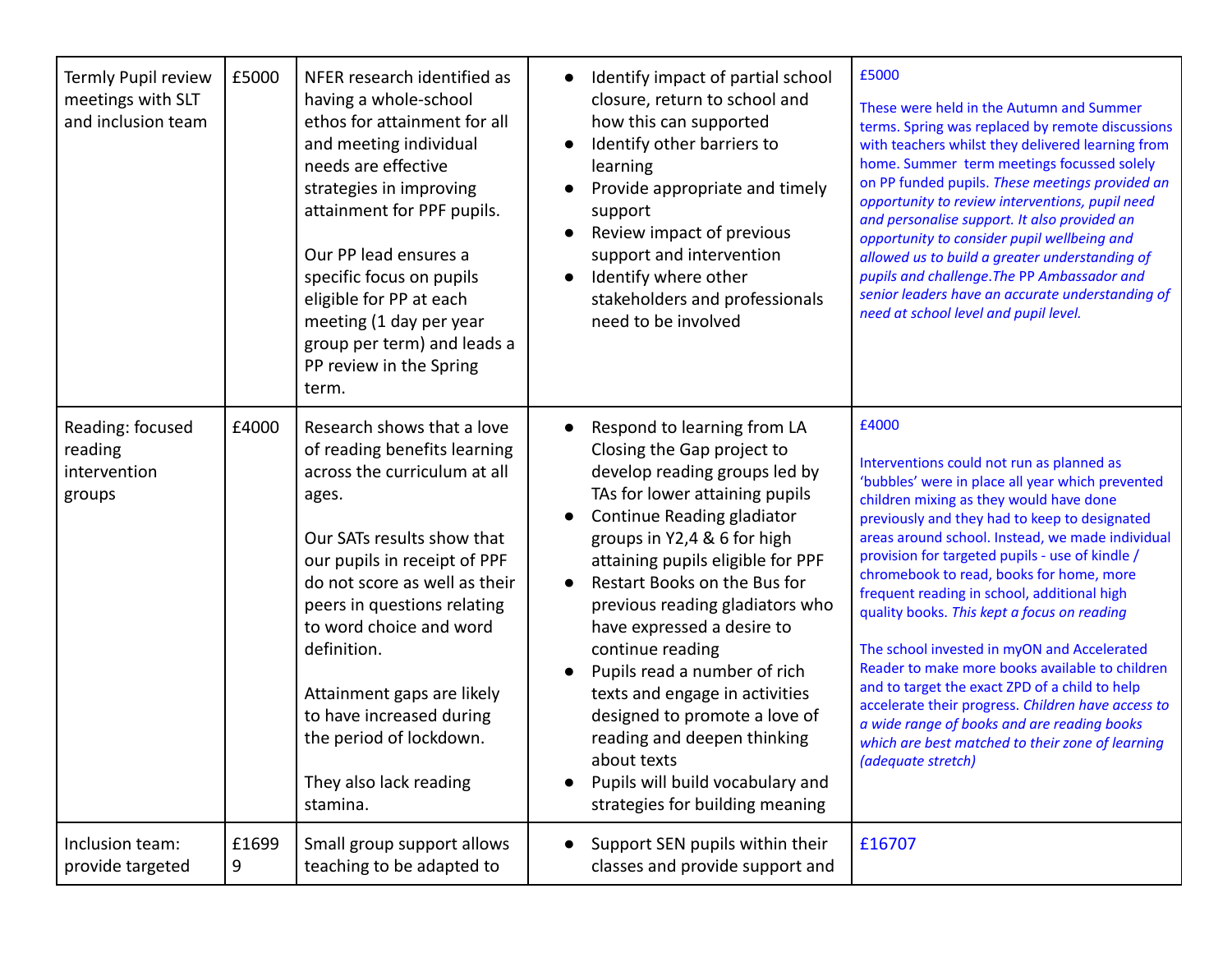| intervention to<br>vulnerable pupils | meet the social and<br>academic needs of pupils.<br>Learning is personalised and<br>structured to meet the<br>needs of individual pupils.<br>The overriding principle<br>from the evidence is that<br>teaching assistants (TAs)<br>should be deployed in a way<br>that supplements, not<br>replaces, the teacher.<br>Evidence indicates that<br>small group and one to one<br>interventions can be a<br>powerful tool for<br>supporting pupils.<br>High-quality teaching<br>should reduce the need for<br>extra support, but it is likely<br>that some pupils will<br>require high quality,<br>structured, targeted<br>interventions to make<br>progress. These<br>interventions should be<br>carefully targeted through<br>identification and<br>assessment of need and the<br>intensity should be<br>monitored. Some pupils<br>may make quick gains, so<br>assessment needs to be<br>monitored - in a<br>manageable fashion - over | advice to teachers<br>Run small learning base for a<br>group of pupils with complex<br><b>SEN</b><br>Provide targeted interventions 4<br>x afternoons per week including<br>nurture and forest school<br>alongside academic support<br>Pupils individual learning needs<br>are met<br>Pupils make progress to diminish<br>the difference between their<br>attainment and national ARE and<br>between their attainment and<br>non-PPF pupils | Our teaching bases have continued to offer a<br>nurturing learning environment and personalised<br>curriculum to a small number of pupils with<br>particular needs. These pupils made progress<br>against their targets and many improved social<br>skills such as confidence, resilience and<br>independence.<br>In the afternoons, the inclusion team provided<br>small group specialised intervention for identified<br>needs. This targeted provision had positive<br>impact on children (Precision Teaching)<br>These specialist support staff provide: Protective<br>Behaviours, Forest School Education, S&L, SpLD<br>strategies and nurture to identified pupils (in<br>addition to Y1, YR & YN pupils who all go to<br>Forest School weekly), plus a range of therapies<br>and emotional support. Pupils are supported to<br>be in a good place to learn<br>In the Spring term, during partial school<br>lockdown, the team led a 'bubble' so that pupils<br>could attend and learn face to face and provided<br>online support to those pupils, who couldn't<br>attend and who were struggling to access their<br>class' learning. They also put together individual<br>learning packs. |
|--------------------------------------|--------------------------------------------------------------------------------------------------------------------------------------------------------------------------------------------------------------------------------------------------------------------------------------------------------------------------------------------------------------------------------------------------------------------------------------------------------------------------------------------------------------------------------------------------------------------------------------------------------------------------------------------------------------------------------------------------------------------------------------------------------------------------------------------------------------------------------------------------------------------------------------------------------------------------------------|---------------------------------------------------------------------------------------------------------------------------------------------------------------------------------------------------------------------------------------------------------------------------------------------------------------------------------------------------------------------------------------------------------------------------------------------|---------------------------------------------------------------------------------------------------------------------------------------------------------------------------------------------------------------------------------------------------------------------------------------------------------------------------------------------------------------------------------------------------------------------------------------------------------------------------------------------------------------------------------------------------------------------------------------------------------------------------------------------------------------------------------------------------------------------------------------------------------------------------------------------------------------------------------------------------------------------------------------------------------------------------------------------------------------------------------------------------------------------------------------------------------------------------------------------------------------------------------------------------------------------------------------------------|
|--------------------------------------|--------------------------------------------------------------------------------------------------------------------------------------------------------------------------------------------------------------------------------------------------------------------------------------------------------------------------------------------------------------------------------------------------------------------------------------------------------------------------------------------------------------------------------------------------------------------------------------------------------------------------------------------------------------------------------------------------------------------------------------------------------------------------------------------------------------------------------------------------------------------------------------------------------------------------------------|---------------------------------------------------------------------------------------------------------------------------------------------------------------------------------------------------------------------------------------------------------------------------------------------------------------------------------------------------------------------------------------------------------------------------------------------|---------------------------------------------------------------------------------------------------------------------------------------------------------------------------------------------------------------------------------------------------------------------------------------------------------------------------------------------------------------------------------------------------------------------------------------------------------------------------------------------------------------------------------------------------------------------------------------------------------------------------------------------------------------------------------------------------------------------------------------------------------------------------------------------------------------------------------------------------------------------------------------------------------------------------------------------------------------------------------------------------------------------------------------------------------------------------------------------------------------------------------------------------------------------------------------------------|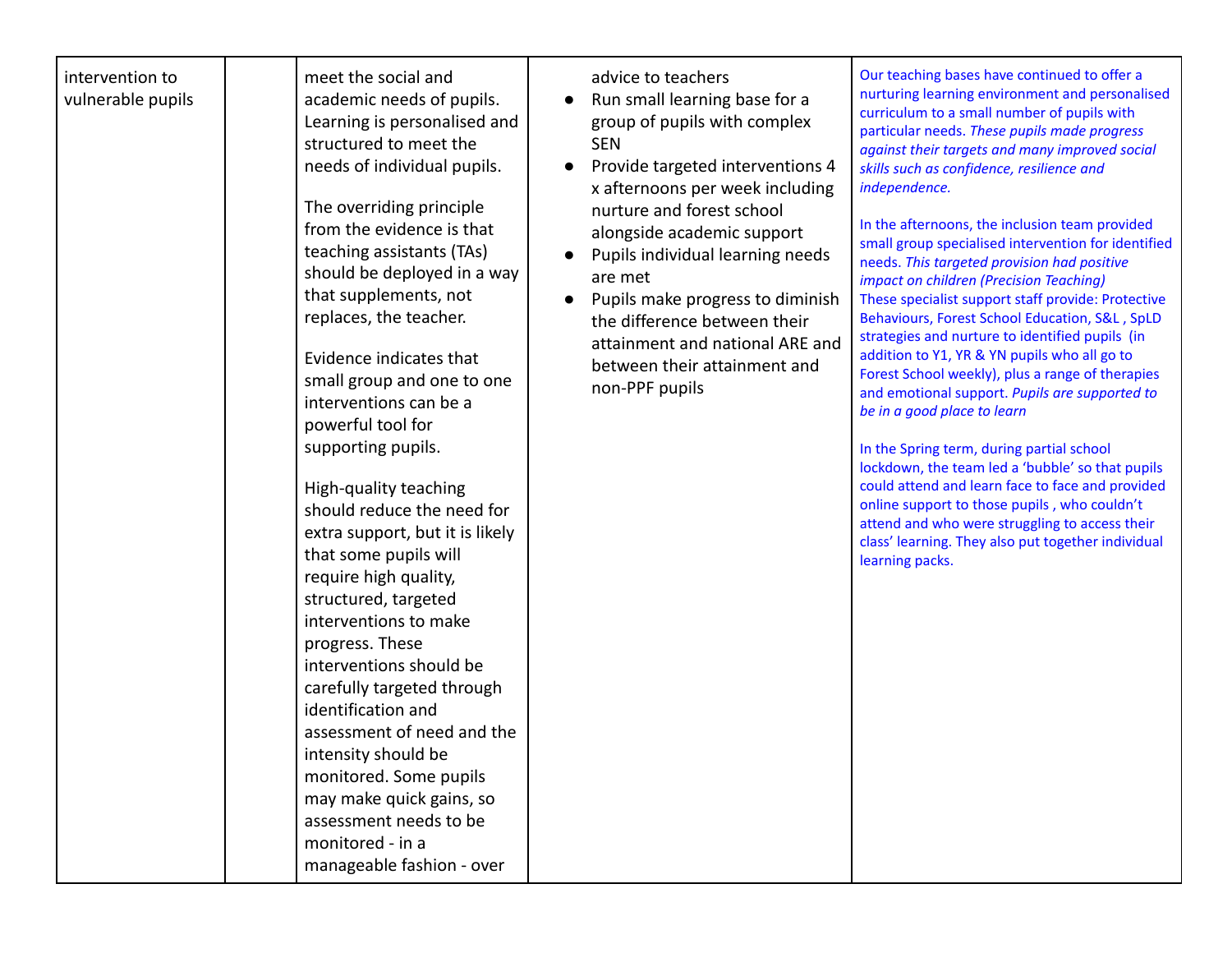|                                                                                                                                                                                                         |            | time.<br>This figure* represents a<br>25% contribution to costs                                                                                                                                                                                                                                                                                                                                                                                                                                                                                                                                                                                                                                                                                                 |                                                                                                                                                                                                                                                                                                                                                                                      |                                                                                                                                                                                                                                                                                                                                                                                                                                                                                                                                                                                                                                                                                                                                                             |
|---------------------------------------------------------------------------------------------------------------------------------------------------------------------------------------------------------|------------|-----------------------------------------------------------------------------------------------------------------------------------------------------------------------------------------------------------------------------------------------------------------------------------------------------------------------------------------------------------------------------------------------------------------------------------------------------------------------------------------------------------------------------------------------------------------------------------------------------------------------------------------------------------------------------------------------------------------------------------------------------------------|--------------------------------------------------------------------------------------------------------------------------------------------------------------------------------------------------------------------------------------------------------------------------------------------------------------------------------------------------------------------------------------|-------------------------------------------------------------------------------------------------------------------------------------------------------------------------------------------------------------------------------------------------------------------------------------------------------------------------------------------------------------------------------------------------------------------------------------------------------------------------------------------------------------------------------------------------------------------------------------------------------------------------------------------------------------------------------------------------------------------------------------------------------------|
| Classroom based<br>TAs will provide in<br>class support as<br>well as learning<br>interventions<br>bespoke to the<br>needs of pupils to<br>bridge the gaps in<br>maths, reading,<br>writing and phonics | £4549<br>6 | Evidence shows that<br>deploying staff effectively to<br>work with pupils who need<br>the most support has a<br>positive impact on the<br>attainment of<br>disadvantaged pupils.<br>The overriding principle<br>from the evidence is that<br>teaching assistants (TAs)<br>should be deployed in a way<br>that supplements, not<br>replaces, the teacher.<br>Evidence indicates that<br>small group and one to one<br>interventions can be a<br>powerful tool for<br>supporting pupils.<br>High-quality teaching<br>should reduce the need for<br>extra support, but it is likely<br>that some pupils will<br>require high quality,<br>structured, targeted<br>interventions to make<br>progress. These<br>interventions should be<br>carefully targeted through | Pupils make progress to diminish<br>the difference between their<br>attainment and national ARE and<br>between their attainment and<br>non-PPF pupils<br>Interventions are smartly<br>targeted, reviewed regularly and<br>changed to reflect need<br>Class teachers, alongside phase<br>leaders play an active part in<br>managing intervention<br>programme and assessing<br>impact | £45814<br>During partial lockdown in Spring term, many TAs<br>led 'bubbles' so that disadvantaged pupils could<br>return to school and access learning face to face.<br>Most disadvantaged pupils attended school<br>through lockdowns.<br>Classroom based TAs have supported<br>disadvantaged pupils - especially those not<br>receiving direct support from the inclusion team -<br>to bridge the gaps in their learning through<br>afternoon intervention and in-class guided work.<br>This ensures daily support for disadvantaged<br>pupils<br>They have all been trained in precision teaching<br>to support all pupils and especially the<br>disadvantaged. Precision Teaching is an effective<br>strategy for moving children on in their learning. |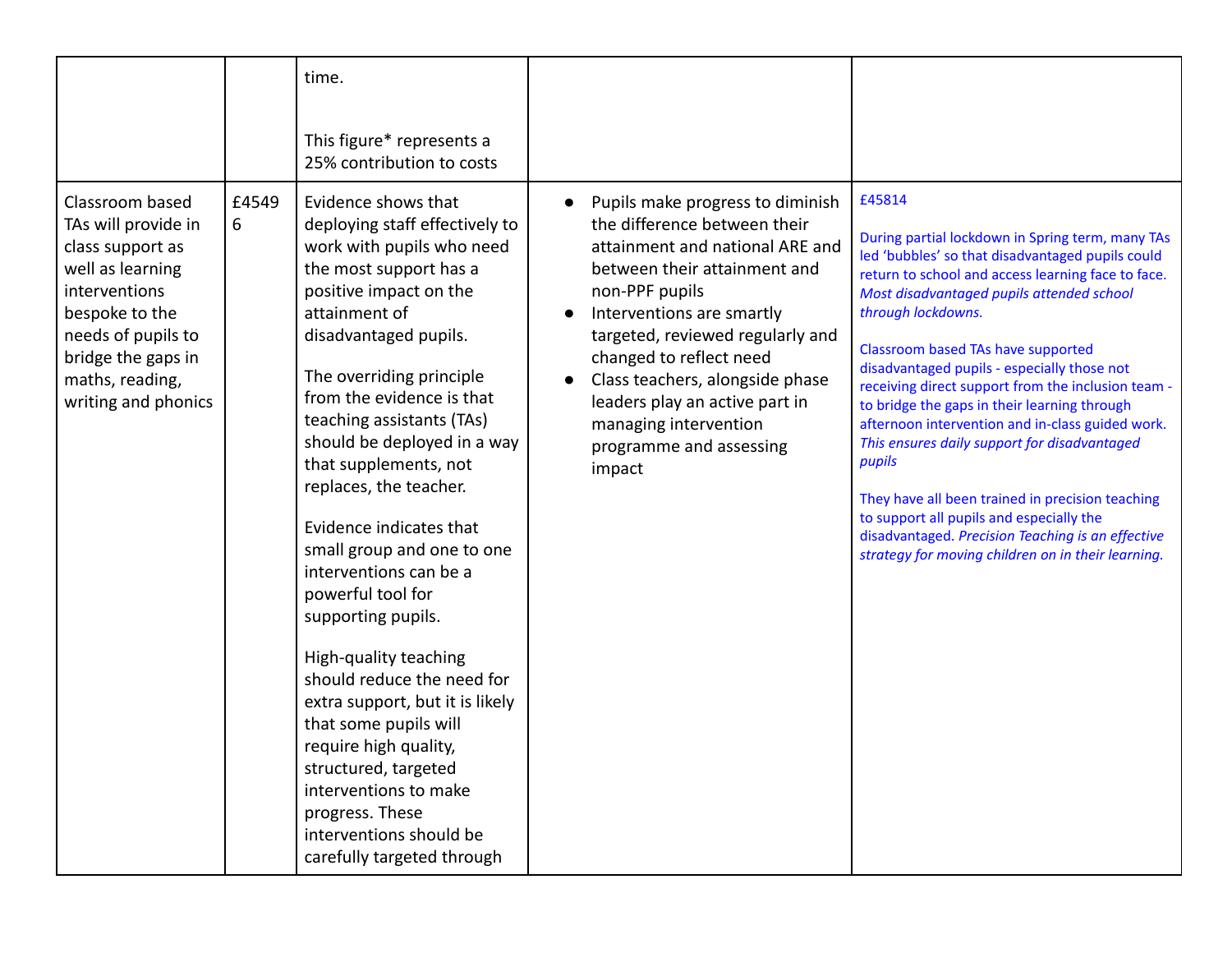|                                  |       | identification and<br>assessment of need and the<br>intensity should be<br>monitored. Some pupils<br>may make quick gains, so<br>assessment needs to be<br>monitored - in a<br>manageable fashion - over<br>time.<br>This figure* represents 25%<br>of the overall cost of the TA<br>workforce. |                                                                                                                                                                                                                                                                                                                                                       |                                                                                                                                                                                                                                                                                                                                                                                                                                                           |
|----------------------------------|-------|-------------------------------------------------------------------------------------------------------------------------------------------------------------------------------------------------------------------------------------------------------------------------------------------------|-------------------------------------------------------------------------------------------------------------------------------------------------------------------------------------------------------------------------------------------------------------------------------------------------------------------------------------------------------|-----------------------------------------------------------------------------------------------------------------------------------------------------------------------------------------------------------------------------------------------------------------------------------------------------------------------------------------------------------------------------------------------------------------------------------------------------------|
| Speech and<br>language therapist | £4100 | Identified language gap in<br>school. Overall, evidence<br>from school internal<br>tracking tells us that early<br>years and pre-school<br>intervention is beneficial                                                                                                                           | Wellcomm assessments of all<br>EYFS pupils and pupils new to<br>the school<br>Opportunities for focused<br>learning and intervention<br>identified<br>Progress of pupils reviewed<br>regularly<br>Members of staff Elklan trained<br>to maximise opportunities for<br>developing language<br>Investment in S&L programmes<br>such as Early Talk Boost | £2685<br>All pupils entering school have been WellComm<br>screened including PP pupils, needs identified<br>and targets drawn up. Provision is then planned<br>in response. PPF pupils have been in receipt of<br>intensive S&L support either from a specialist or<br>from specialist support staff working in school.<br>The underspend reflects reduced costs as the<br>therapists delivered a number of sessions online<br>due to covid restrictions. |
| Specialist therapist             | £9750 | EEF shows meta-cognition<br>and self-regulation as<br>potentially having an 8+<br>months impact on learning.<br>These strategies address<br>emotional barriers to<br>learning, raise children's<br>self-confidence and teaches                                                                  | Pupils are more ready to learn in<br>the classroom<br>Emotional needs are less of a<br>barrier to learning<br>Attitudes to learning are<br>improved<br>SDQs and Boxall Profiles<br>demonstrate positive impact                                                                                                                                        | £9920<br>Demand for this support has risen.<br>Our investment in a specialist therapist continues<br>to be of great benefit to our pupils.<br>The structure of this provision has allowed for a<br>varying number of sessions with certain pupils<br>whilst providing longer term support for more<br>complex cases. This has allowed us to support                                                                                                       |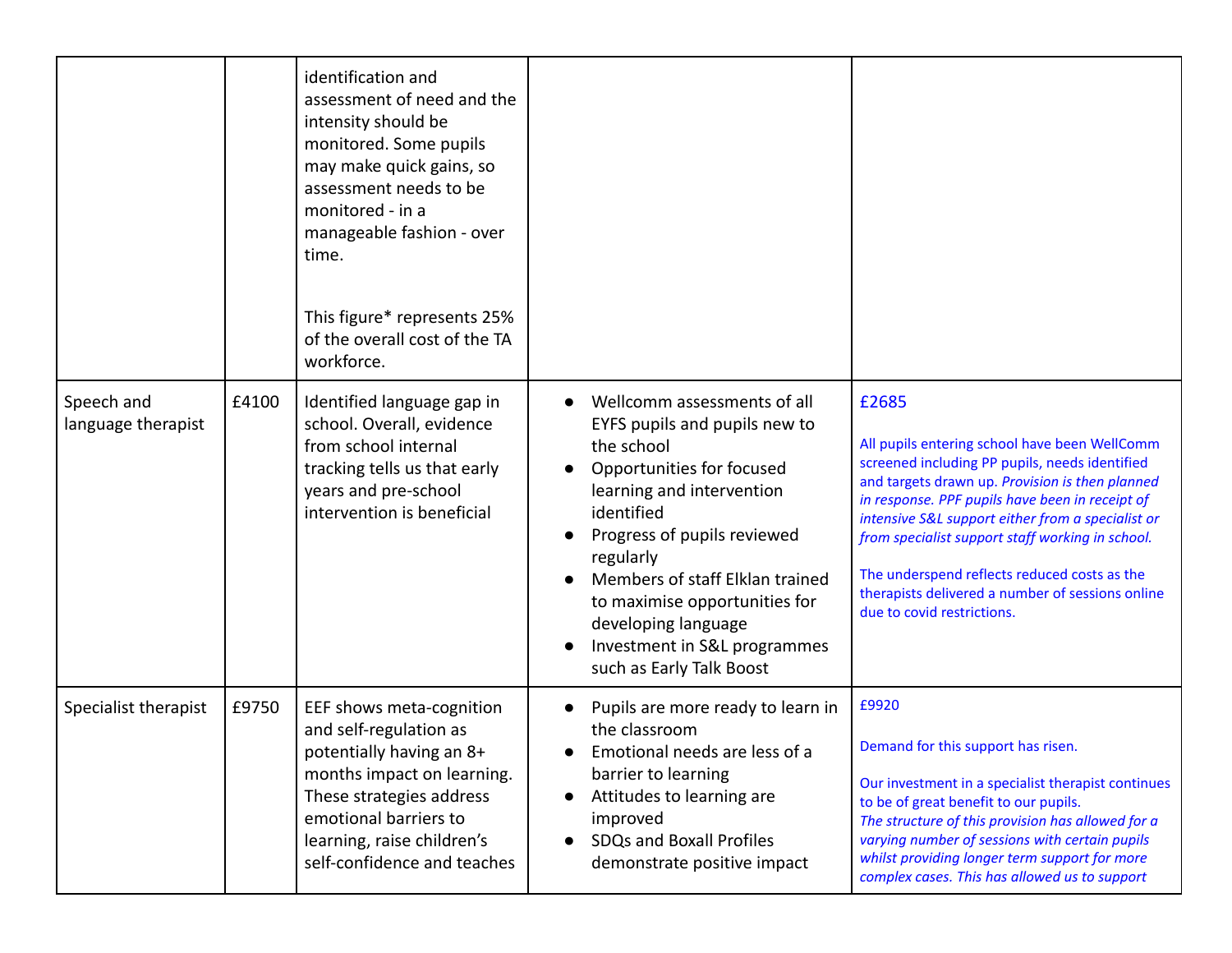|                                                                                                                                       |       | them self-regulation and<br>how to become effective<br>learners                                                                                                                                                                                                                 |                        |                                                                                                                                                                    | more pupils and be more responsive.<br>4 ppf pupils and their families have benefitted<br>from support this year<br>MH support is also being provided through<br>another provided (£450). We can now reach even<br>more families.                                                                                                                                                |
|---------------------------------------------------------------------------------------------------------------------------------------|-------|---------------------------------------------------------------------------------------------------------------------------------------------------------------------------------------------------------------------------------------------------------------------------------|------------------------|--------------------------------------------------------------------------------------------------------------------------------------------------------------------|----------------------------------------------------------------------------------------------------------------------------------------------------------------------------------------------------------------------------------------------------------------------------------------------------------------------------------------------------------------------------------|
| <b>HABs</b><br>Family support<br>service. Specialists<br>available to support<br>and work with<br>families undergoing<br>difficulties | £6212 | Research and our own data<br>analysis shows that many<br>vulnerable families have<br>complex needs beyond<br>financial difficulties.<br>Early intervention and<br>support can often prevent<br>escalation and / or<br>significant impact of pupils'<br>well-being and education |                        | Specialist support and advice<br>available to our disadvantaged<br>families                                                                                        | £6212<br>This service is a vital one for families in need of<br>support. Many of our pp families have received<br>formal support with others using the telephone<br>advice line and informal discussion.                                                                                                                                                                         |
| Training &<br>resources                                                                                                               | £500  | PP lead and other staff (as<br>appropriate) to attend<br>relevant courses and<br>research groups - including<br>the annual pupil premium<br>conference - to build<br>capacity and improve<br>teaching & learning for<br>pupils in receipt of PPF                                | $\bullet$<br>$\bullet$ | Staff to remain up to date with<br>current research and thinking<br>around closing the attainment<br>gap<br>Materials such as academic<br>books available to staff | £28<br>Many webinars have been provided free of<br>charge this year.<br>PP Ambassador attended annual conference<br>which has been costed to the next financial year.<br>The conference was able to be watched by all<br>staff and governors. This was very powerful for<br>consistent messages and understanding<br>Academic books purchased by Marc Rowland<br>and Mary Myatt. |
| Purchase of IT<br>equipment                                                                                                           | £1000 | During the lockdown<br>period, a number of families<br>did not have access to a<br>device (or a device was<br>shared amongst siblings)<br>which prevented them<br>maximising learning via the                                                                                   |                        | School to purchase a number of<br>chromebooks to offer part<br>funding to some families who<br>have been identified as having<br>no device or shared device        | £512<br>Purchase of these chromebooks allowed, and<br>continues to allow, pupils to access learning from<br>home. This made a significant difference to<br>families.<br>The full amount was not spent as we later<br>received an allocation from the DfE                                                                                                                         |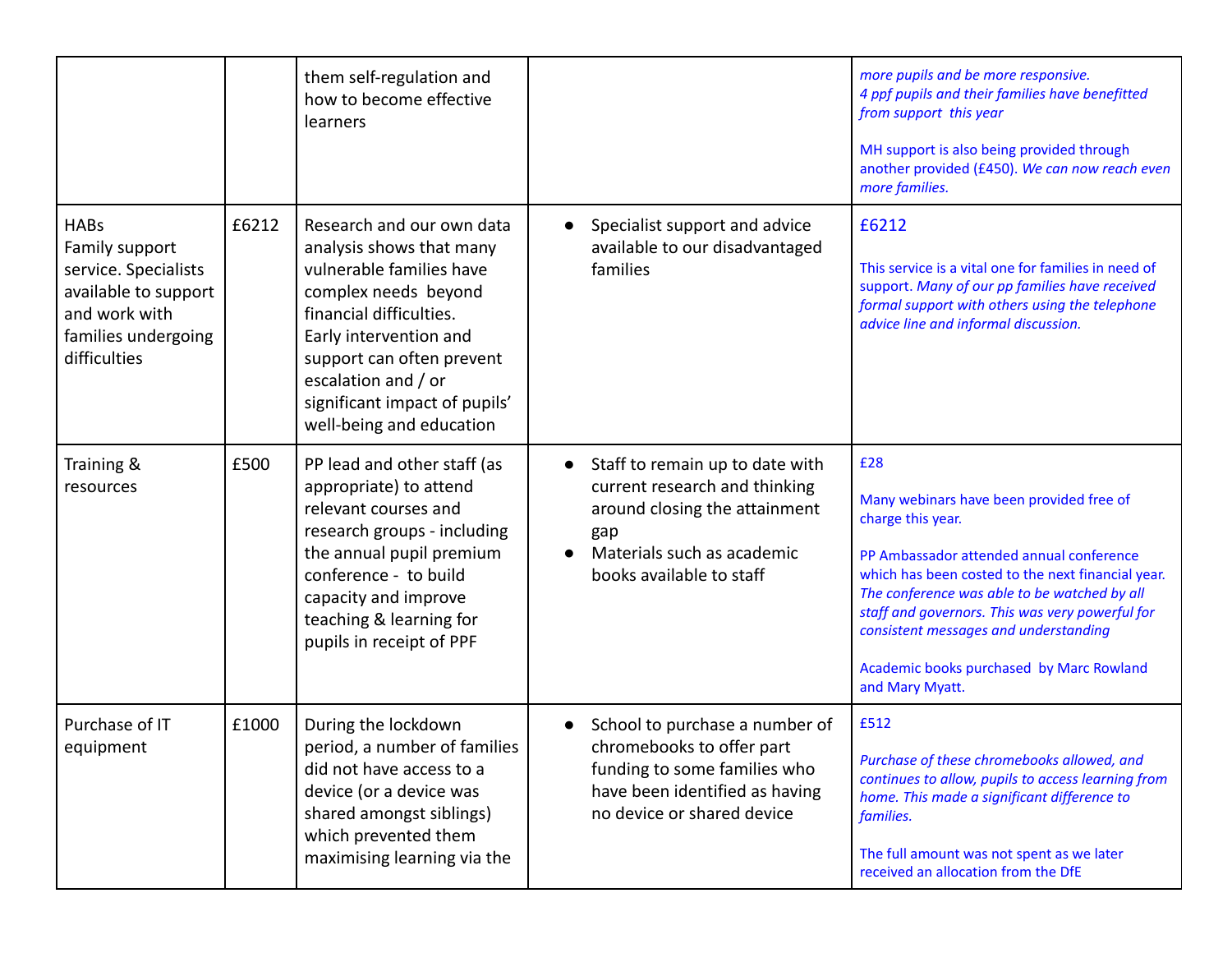|                                                                                                                                                              |       | Google classroom.                                                                                                                                                                                                                                                         |                                                                                                                                                                                                                                            |                                                                                                                                                 |
|--------------------------------------------------------------------------------------------------------------------------------------------------------------|-------|---------------------------------------------------------------------------------------------------------------------------------------------------------------------------------------------------------------------------------------------------------------------------|--------------------------------------------------------------------------------------------------------------------------------------------------------------------------------------------------------------------------------------------|-------------------------------------------------------------------------------------------------------------------------------------------------|
| Enrichment<br>activities<br>Range from the<br>provision of<br>equipment /<br>clothing to support<br>with school trips,<br>music lessons and<br>holiday clubs | £1500 | NFER research indicates<br>that ensuring high quality<br>opportunities for all is<br>effective in promoting good<br>attainment.<br>To ensure the well-being of<br>individual pupils and their<br>readiness for learning.<br>Removing non-academic<br>barriers to success. | Nurture helps our children to<br>develop socially and emotionally<br>Pupils are ready for learning<br>Pupil well being is improved<br>along with their readiness for<br>learning<br>Pupils have a broad range of<br>learning opportunities | £2291<br>Overspend relates to music tuition provided<br>by Music service that the school was not<br>aware of and has yet been unable to reclaim |

**Planned total spend: £122,454 (with an estimated contribution from school of £4387 on top of expected PP income) Actual spend: £121, 121 (actual income was £115,593 which was £7,455 less than budgeted income. This resulted in an increased contribution by school to PPF related costs)**

### **Date for review**

The impact of pupil premium spend on individual pupils and the PPF cohort as a whole is reviewed each half term and next steps are planned for individuals and groups. The date of the next review of the school's pupil premium strategy will be July 2021, when the overall impact of each action will be evaluated. Objectives will then be set for the academic year 2021/22.

## **Appendix: Evidence on effective support of disadvantaged pupils**

A TIERED APPROACH TO SCHOOL PLANNING 2020 2021 (EEF)

EEF: Closing the attainment gap

NFER: seven building blocks that are common in schools which are more successful in raising disadvantaged pupils' attainment

EEF report: Making Best Use of Teaching Assistants

Marc Rowland: A practical guide to the pupil premium

Marc Rowland: Learning without labels - Improving outcomes for vulnerable pupils

Daniel Sobel: Narrowing the Attainment Gap

Ian Gilbert: The Working Class